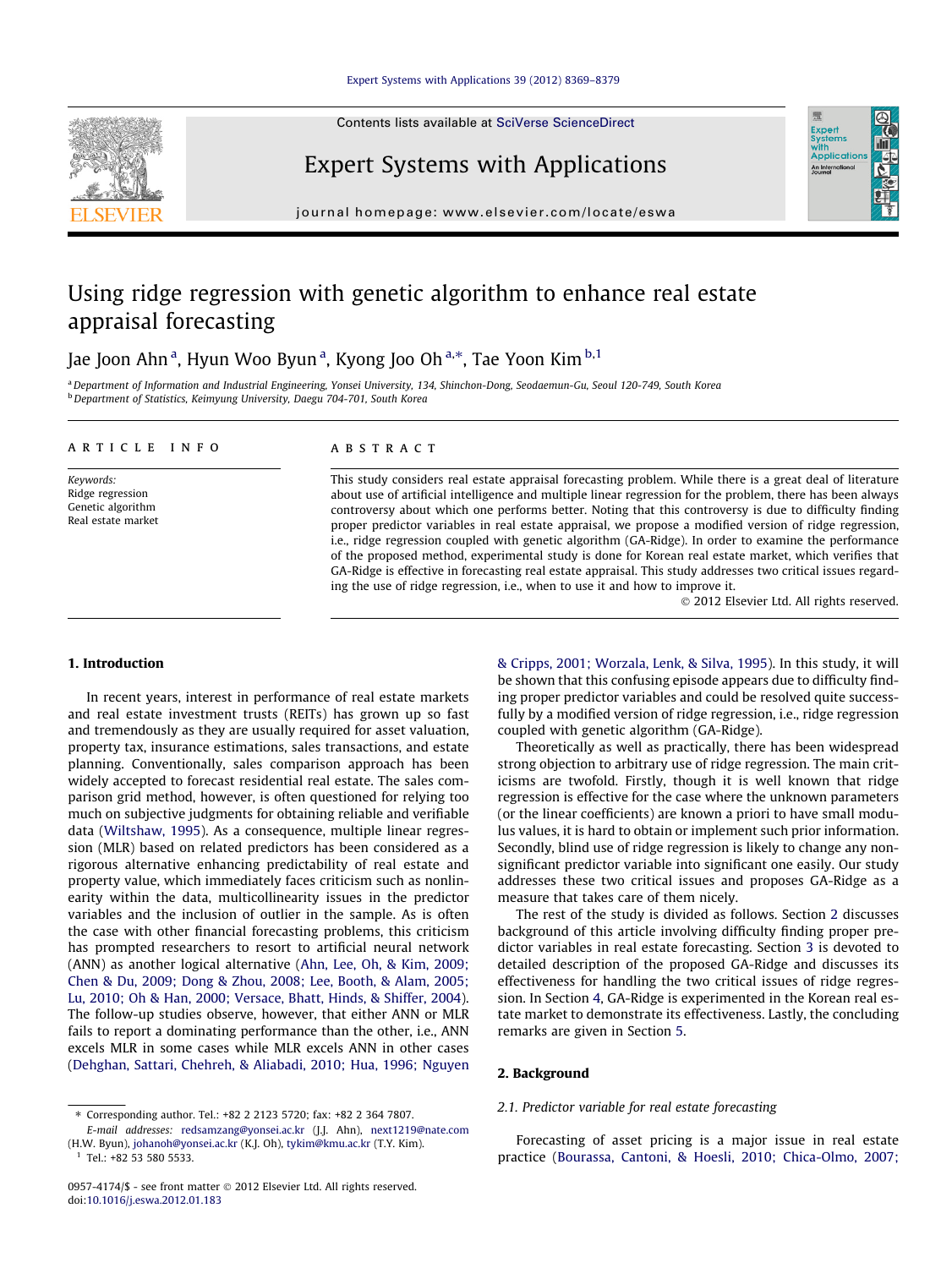[McCluskey & Anand, 1999; O'Roarty et al., 1997; Peterson &](#page--1-0) [Flanagan, 2009; Tay & Ho, 1994; Wilson, Paris, Ware, & Jenkins,](#page--1-0) [2002\)](#page--1-0). Property development relies on prediction of expected costs and returns [\(Allen, Madura, & Springer, 2000; Evans, James, &](#page--1-0) [Collins, 1993; Juan, Shin, & Perng, 2006; McCluskey & Anand,](#page--1-0) [1999; Pivo & Fisher, 2010](#page--1-0)). Property and facilities managers need forecasts of supply and demand as well as of cost and return. Funds and investment managers rely on forecasts of the present and future values of real estate in terms of economic activities. In these real estate forecasting problems, there has been a hot controversy over superiority of ANN over MLR as proper tool since use of ANN for residential valuation was first suggested by [Jensen \(1990\)](#page--1-0). [Rossini](#page--1-0) [\(1997\)](#page--1-0) seeks to assess the application of ANN and MLR to residential valuation and supports the use of MLR while [Do and Grudnitski](#page--1-0) [\(1992\)](#page--1-0) suggests ANN as s superior technique. [Worzala et al.](#page--1-0) [\(1995\)](#page--1-0) notices that while ANN slightly outperforms MLR in some cases, the difference between the two is insignificant. [Hua \(1996\)](#page--1-0) and [Brooks and Tsolacos \(2003\)](#page--1-0) support ANN over MLR with some cautionary note on predictor variables and [McGreal, Berry, McPar](#page--1-0)[land, and Turner \(2004\)](#page--1-0) expresses skepticism about ANN. Noting that ANN is designed mainly for the purpose of modeling any functional relationship (or ANN is designed mainly to correct modeling bias or assumption), ANN is expected to excel MLR when there is significant modeling bias from linear model, while MLR is expected to excel ANN otherwise. Thus no clear-cut superiority between ANN and MLR implicitly suggests that other source of trouble might exist than incorrect modeling in real estate appraisal forecasting.

One possible source of trouble is difficulty finding significant and reliable predictors as discussed by several authors. [Rossini](#page--1-0) [\(1997\)](#page--1-0) noticed that quantitative predictor variables such as past sale price, land area, rooms and year of construction tend to suffer from lack of qualitative measures, while qualitative predictor variables such as building style and environments are frequently rather simplistic and fail to capture sufficient information. Similar observations are made by [Brooks and Tsolacos \(2003\)](#page--1-0) and [McGreal](#page--1-0) [et al. \(2004\)](#page--1-0). In particular, [Brooks and Tsolacos \(2003\)](#page--1-0) noticed that significant predictors depend on the used methodology. These discussions altogether suggest clearly that finding a proper set of predictor variables is hard in real estate appraisal and it would be highly desirable to take care of this predictor selection problem technically.

#### 2.2. Ridge regression

Ridge regression is known as a very useful tool for alleviating multicolinearity problem [\(Walker & Birch, 1988](#page--1-0)). Its formal formulation is given as one of least squares subject to a specific type of restrictions on the parameters. The standard approach to solve an overdetermined system of linear equations:

### $Y = X\beta$

is known as linear least squares and seeks to minimize the residual:

 $\left\Vert \mathbf{Y}-\mathbf{X}\beta\right\Vert ^{2},$ 

where **Y** is  $n \times 1$  vector, **X** is  $n \times p$  matrix ( $n \ge p$ ),  $\beta$  is  $p \times 1$  vector and  $\parallel$   $\parallel$  is Euclidean norm. However, the matrix **X** may be ill conditioned or singular yielding a non-unique solution. In order to give preference to a particular solution with desirable properties, the regularization term is included in this minimization:

$$
\|\mathbf{Y}-\mathbf{X}\beta\|^2 + k^2\|\beta\|^2.
$$

This regularization improves the conditioning of the problem, thus enabling a numerical solution. An explicit solution, denoted by  $\hat{\beta}$ , is given by

$$
\hat{\beta} = \hat{\beta}(k) = (\mathbf{X}'\mathbf{X} + k\mathbf{I})^{-1}\mathbf{X}'\mathbf{Y},\tag{1}
$$

#### Table 1

Training and testing period for moving window scheme.

| Window number | Training period | Testing period  |
|---------------|-----------------|-----------------|
|               | 1996.07-2004.12 | 2005.01-2005.06 |
| 2             | 1997.01-2005.06 | 2005.07-2005.12 |
| 3             | 1997.07-2005.12 | 2006.01-2006.06 |
| 4             | 1998.01-2006.06 | 2006.07-2006.12 |
| 5             | 1998.07-2006.12 | 2007.01-2007.06 |
| 6             | 1999.01-2007.06 | 2007.07-2007.12 |
|               | 1999.07-2007.12 | 2008.01-2008.06 |
| 8             | 2000.01-2008.06 | 2008.07-2008.12 |
| 9             | 2000.07-2008.12 | 2009.01-2009.06 |
| 10            | 2000.01-2009.06 | 2009.07-2009.12 |
|               |                 |                 |



Fig. 1. Moving window scheme.

where  $k$  is a positive number. In applications, the interesting values of  $k$  usually lie in the range of  $(0,1)$ . This procedure is called ridge regression.

It is well known that ridge regression can be regarded as an estimation of  $\beta$  from the data subject to prior knowledge that smaller values in modulus of the  $\beta$  s are more likely than larger values, and that larger and larger values of the  $\beta$  s are more and more unlikely. Thus ridge regression is quite useful when smaller values in modulus of the  $\beta$  s are expected more than larger values. In this context, one major drawback of ridge regression is the ''unchecked arbitrariness'' when it is implemented in practice. Indeed the characteristic effect of the ridge regression procedure is to change any non-significant estimated  $\beta$  to the significant estimated  $\beta$  and hence it is questionable that much real improvement can be really achieved by such a procedure. Refer to [Draper and Smith \(1981\)](#page--1-0).

#### 2.3. Genetic algorithm

GA is a stochastic search technique that can explore large and complicated spaces on the ideas from natural genetics and evolutionary principle [\(Goldberg, 1989; Holland, 1975; Oh, Kim, &](#page--1-0) [Min, 2005\)](#page--1-0). It has been demonstrated to be effective and robust in searching very large spaces in a wide range of applications ([Koza, 1993\)](#page--1-0). GA is particularly suitable for multi-parameter optimization problems with an objective function subject to numerous hard and soft constraints. GA performs the search process in four